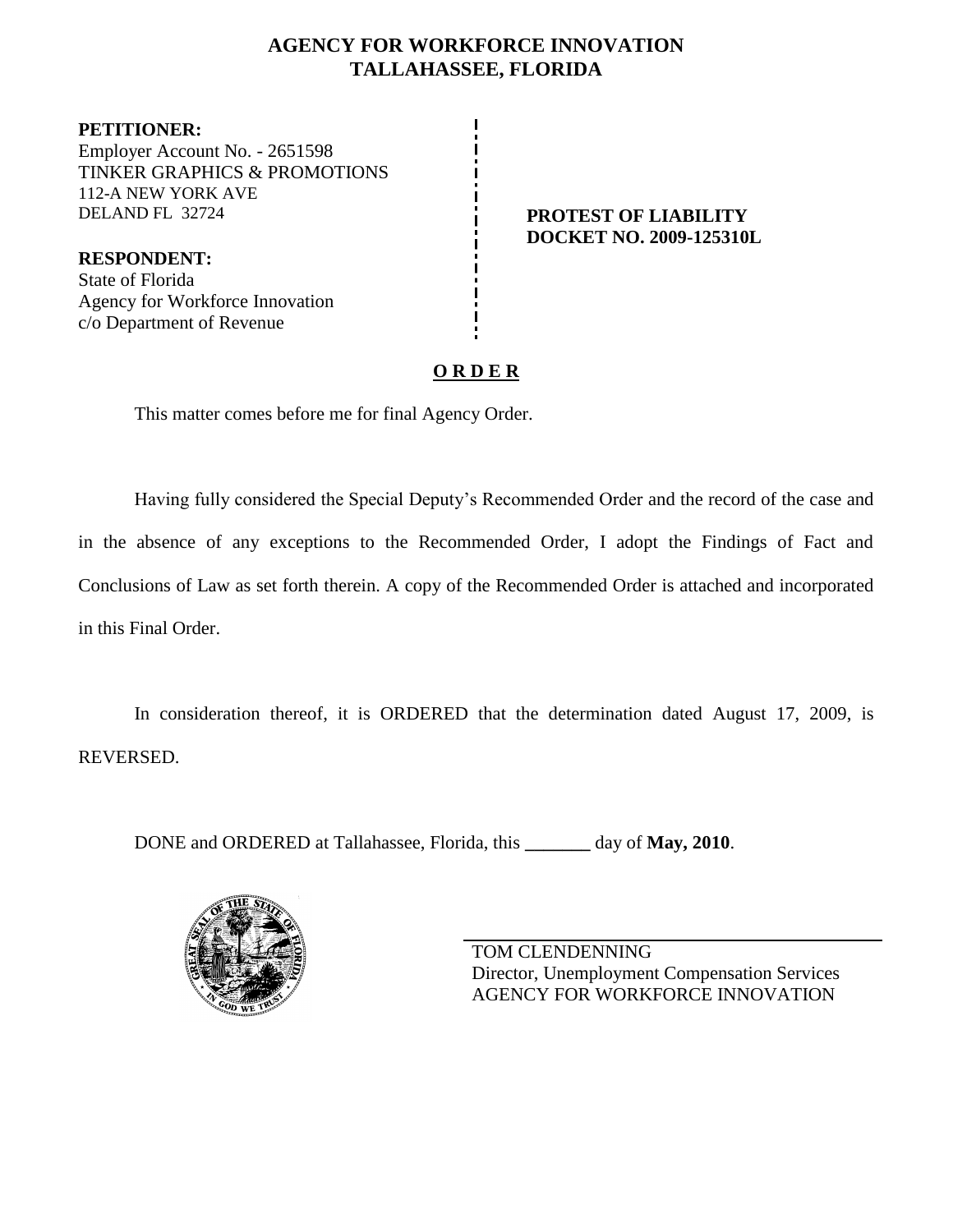## **AGENCY FOR WORKFORCE INNOVATION Unemployment Compensation Appeals**

MSC 346 Caldwell Building 107 East Madison Street Tallahassee FL 32399-4143

#### **PETITIONER:**

Employer Account No. - 2651598 TINKER GRAPHICS & PROMOTIONS SHIRLEY A LAMONTHE 112-A NEW YORK AVE DELAND FL 32724

#### **PROTEST OF LIABILITY DOCKET NO. 2009-125310L**

#### **RESPONDENT:**

State of Florida Agency for Workforce Innovation c/o Department of Revenue

# **RECOMMENDED ORDER OF SPECIAL DEPUTY**

TO: Director, Unemployment Compensation Services Agency for Workforce Innovation

This matter comes before the undersigned Special Deputy pursuant to the Petitioner's protest of the Respondent's determination dated August 17, 2009.

After due notice to the parties, a telephone hearing was held on November 3, 2009. Two Partners appeared and testified on behalf of the Petitioner. The Joined Party appeared and testified on his own behalf. A Tax Specialist II appeared and testified on behalf of the Respondent.

The record of the case, including the recording of the hearing and any exhibits submitted in evidence, is herewith transmitted. Proposed Findings of Fact and Conclusions of Law were not received.

**Issue:** Whether services performed for the Petitioner by the Joined Party and other individuals as website designers constitute insured employment pursuant to Sections 443.036(19), 443.036(21); 443.1216, Florida Statutes, and if so, the effective date of the liability.

#### **Findings of Fact:**

- 1. The Petitioner is a partnership established in 1998 for the purpose of website development. The Petitioner reports no employees to the Florida Department of Revenue.
- 2. The Joined Party provided services for the Petitioner from January 2008 through June 2008. The Joined Party performed routine website maintenance and updated and edited websites for the Petitioner.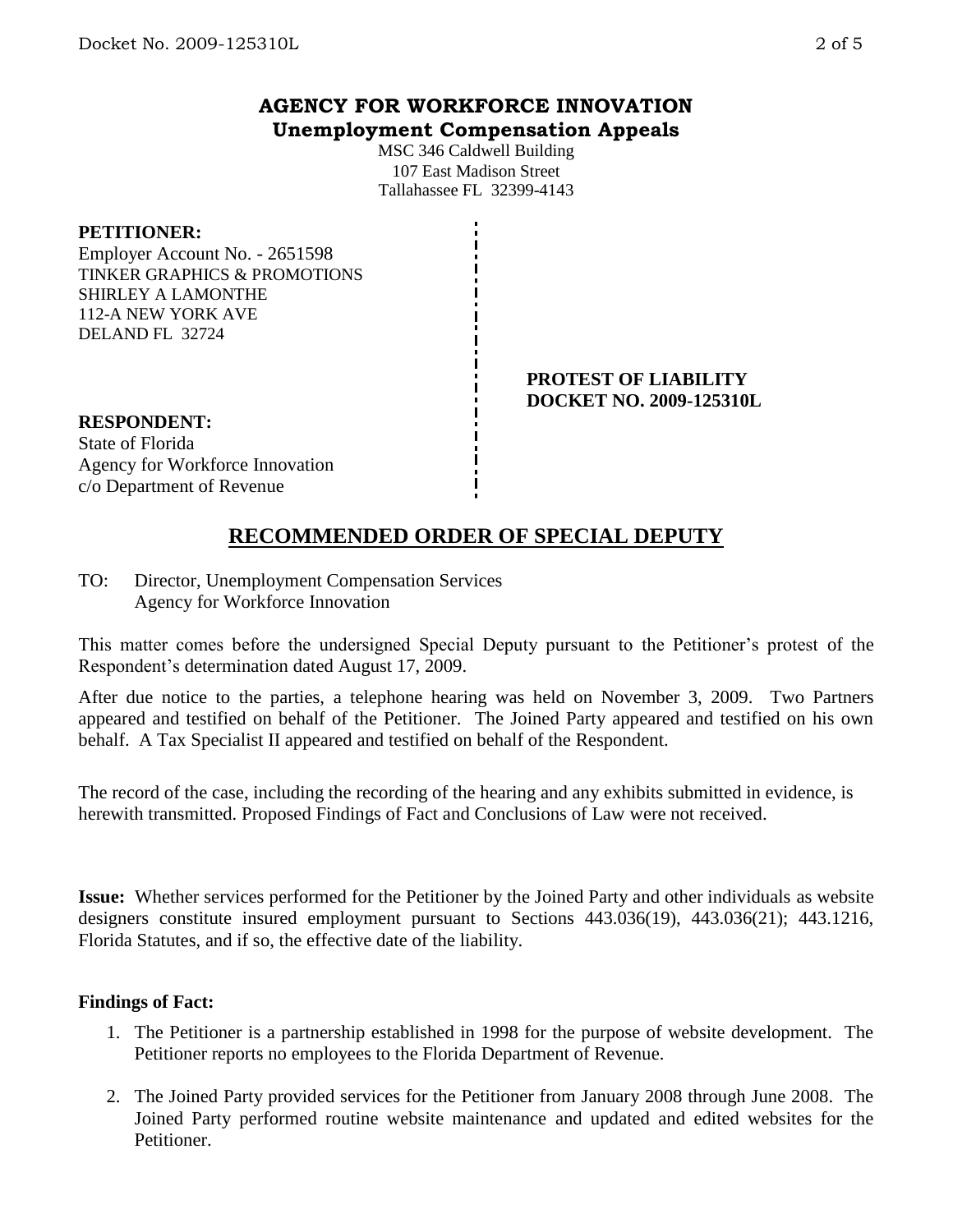- 3. The Petitioner met the Joined Party through a college internship program in the Petitioner's area. The Petitioner placed an advertisement for freelance workers. The Joined Party answered the Petitioner's advertisement. The Joined Party had previously completed an internship with the Petitioner.
- 4. The Petitioner hired freelance workers or companies when the amount of work available warranted it. The Petitioner and the Joined Party both considered the Joined Party to be a freelance worker. There was no written agreement between the Petitioner and the Joined Party.
- 5. The Joined Party was allowed to perform services for a competitor. The Joined Party was allowed to subcontract the work.
- 6. The Joined Party was not covered under the Petitioner's workers' compensation insurance. The Joined Party did not receive any insurance or retirement benefits from the Petitioner.
- 7. The Joined Party kept track of the hours he worked and turned those hours in to the Petitioner. The Petitioner paid the Joined Party \$8 per hour with a weekly check. The Joined Party's pay was not contingent upon payment from the client company. The Joined Party was paid \$4,354 by the Petitioner in 2008. The Petitioner did not withhold any taxes from the Joined Party's pay.
- 8. The Petitioner allowed the Joined Party to use office space and a computer. The Joined Party provided services at the Petitioner's workplace and could set his own hours within the Petitioner's business hours. While the Joined Party was free to work at home, the Joined Party used the Petitioner's office space due to problems with the Joined Party's equipment.
- 9. The client would provide a list of instructions to the Petitioner. The Petitioner would add suggestions and input to the instructions and pass the instructions to the Joined Party. The Joined Party and the Petitioner would have collaborative discussions about ongoing projects. After the Joined Party had completed the assignment, the Petitioner would test the website, review the work with the client company, and then let the Joined Party know what corrections or changes needed to be made. Errors made by the Joined Party were corrected without additional compensation.
- 10. As jobs came in to the Petitioner, the Petitioner would assign the work to the Joined Party. The Petitioner would give the client company's instructions to the Joined Party. The Joined Party would perform the work, and then the client company would review the Joined Party's work with the Petitioner. If there were any questions or problems, the Petitioner would instruct the Joined Party on any further work. For large tasks other than routine maintenance, the Petitioner would review the work before submitting it to the client company.
- 11. Both parties had the right to end the relationship at any time without liability.

#### **Conclusions of Law:**

1. The issue in this case, whether services performed for the Petitioner constitute employment subject to the Florida Unemployment Compensation Law, is governed by Chapter 443, Florida Statutes. Section 443.1216(1)(a)2., Florida Statutes, provides that employment subject to the chapter includes service performed by individuals under the usual common law rules applicable in determining an employer-employee relationship.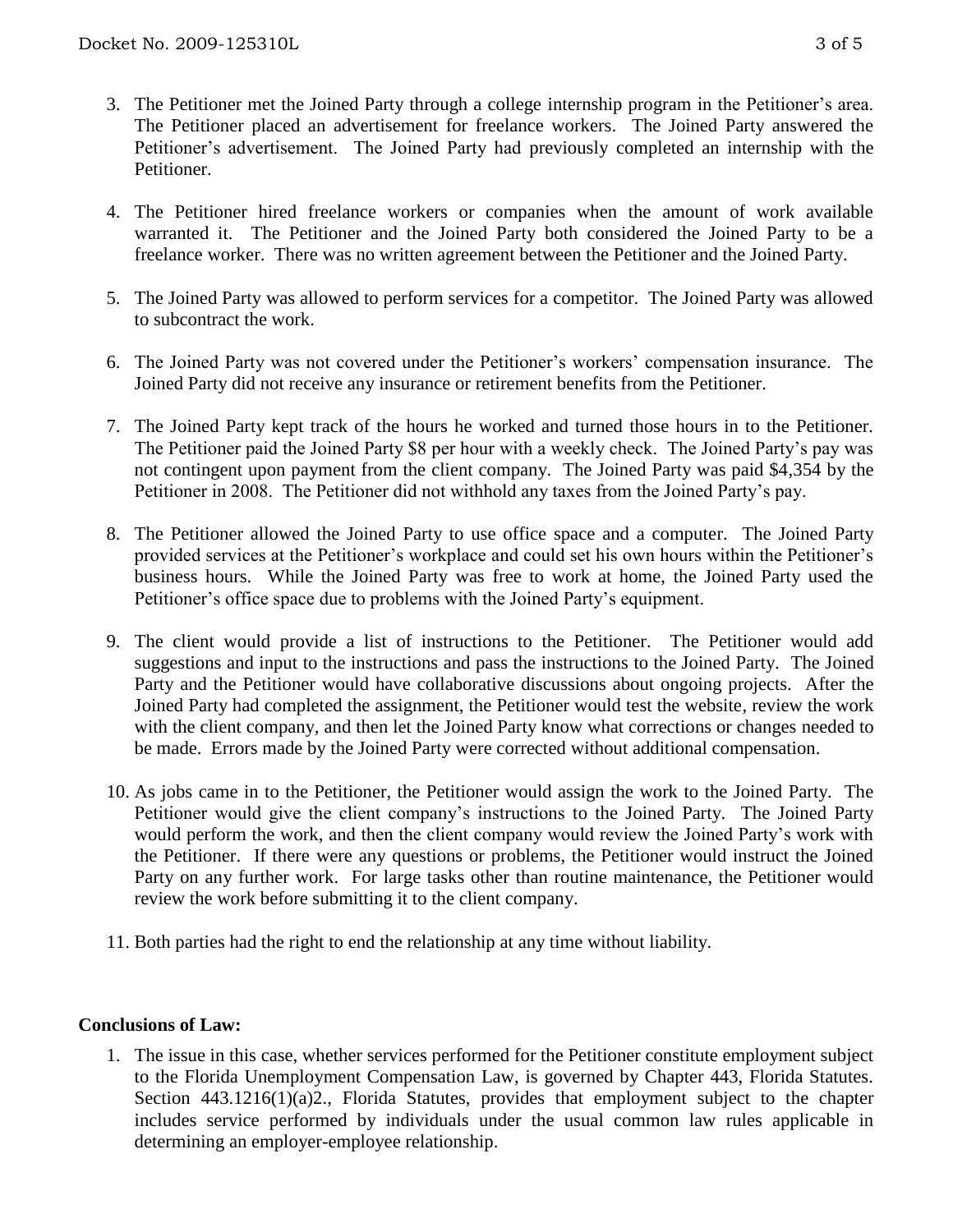- 2. The Supreme Court of the United States held that the term "usual common law rules" is to be used in a generic sense to mean the "standards developed by the courts through the years of adjudication." United States v. W.M. Webb, Inc., 397 U.S. 179 (1970).
- 3. The Supreme Court of Florida adopted and approved the tests in 1 Restatement of Law, Agency 2d Section 220 (1958), for use to determine if an employment relationship exists. See Cantor v. Cochran, 184 So.2d 173 (Fla. 1966); Miami Herald Publishing Co. v. Kendall, 88 So.2d 276 (Fla. 1956); Magarian v. Southern Fruit Distributors, 1 So.2d 858 (Fla. 1941); see also Kane Furniture Corp. v. R. Miranda, 506 So.2d 1061 (Fla. 2d DCA 1987).
- 4. Restatement of Law is a publication, prepared under the auspices of the American Law Institute, which explains the meaning of the law with regard to various court rulings. The Restatement sets forth a nonexclusive list of factors that are to be considered when judging whether a relationship is an employment relationship or an independent contractor relationship.
- 5. 1 Restatement of Law, Agency 2d Section 220 (1958) provides:
	- (1) A servant is a person employed to perform services for another and who, in the performance of the services, is subject to the other's control or right of control.
	- (2) The following matters of fact, among others, are to be considered:
		- (a) the extent of control which, by the agreement, the business may exercise over the details of the work;
		- (b) whether or not the one employed is engaged in a distinct occupation or business;
		- (c) the kind of occupation, with reference to whether, in the locality, the work is usually done under the direction of the employer or by a specialist without supervision;
		- (d) the skill required in the particular occupation;
		- (e) whether the employer or the worker supplies the instrumentalities, tools, and the place of work for the person doing the work;
		- (f) the length of time for which the person is employed;
		- $(g)$  the method of payment, whether by the time or by the job;
		- (h) whether or not the work is a part of the regular business of the employer;
		- (i) whether or not the parties believe they are creating the relation of master and servant;
		- (j) whether the principal is or is not in business.
- 6. Comments in the Restatement explain that the word "servant" does not exclusively connote manual labor, and the word "employee" has largely replaced "servant" in statutes dealing with various aspects of the working relationship between two parties. In Department of Health and Rehabilitative Services v. Department of Labor & Employment Security, 472 So.2d 1284 (Fla. 1st DCA 1985) the court confirmed that the factors listed in the Restatement are the proper factors to be considered in determining whether an employer-employee relationship exists. However, in citing La Grande v. B&L Services, Inc.,  $432$  So.2d  $1364$ ,  $1366$  (Fla. 1st DCA 1983), the court acknowledged that the question of whether a person is properly classified an employee or an independent contractor often cannot be answered by reference to "hard and fast" rules, but rather must be addressed on a case-by-case basis.
- 7. The evidence presented in this case reveals that both parties understood the relationship between the parties to be a freelance relationship. Neither party considered the relationship to be an employer-employee relationship. There was clearly a meeting of the minds between the parties as to the nature of the relationship.
- 8. The Petitioner did not control the time, place or manner of the work performed by the Joined Party. While the Joined Party did use the Petitioner's office space and equipment during the Petitioner's business hours, it was because of the Joined Party's equipment problems. The Petitioner reviewed the final results of the Joined Party's work and informed the Joined Party of